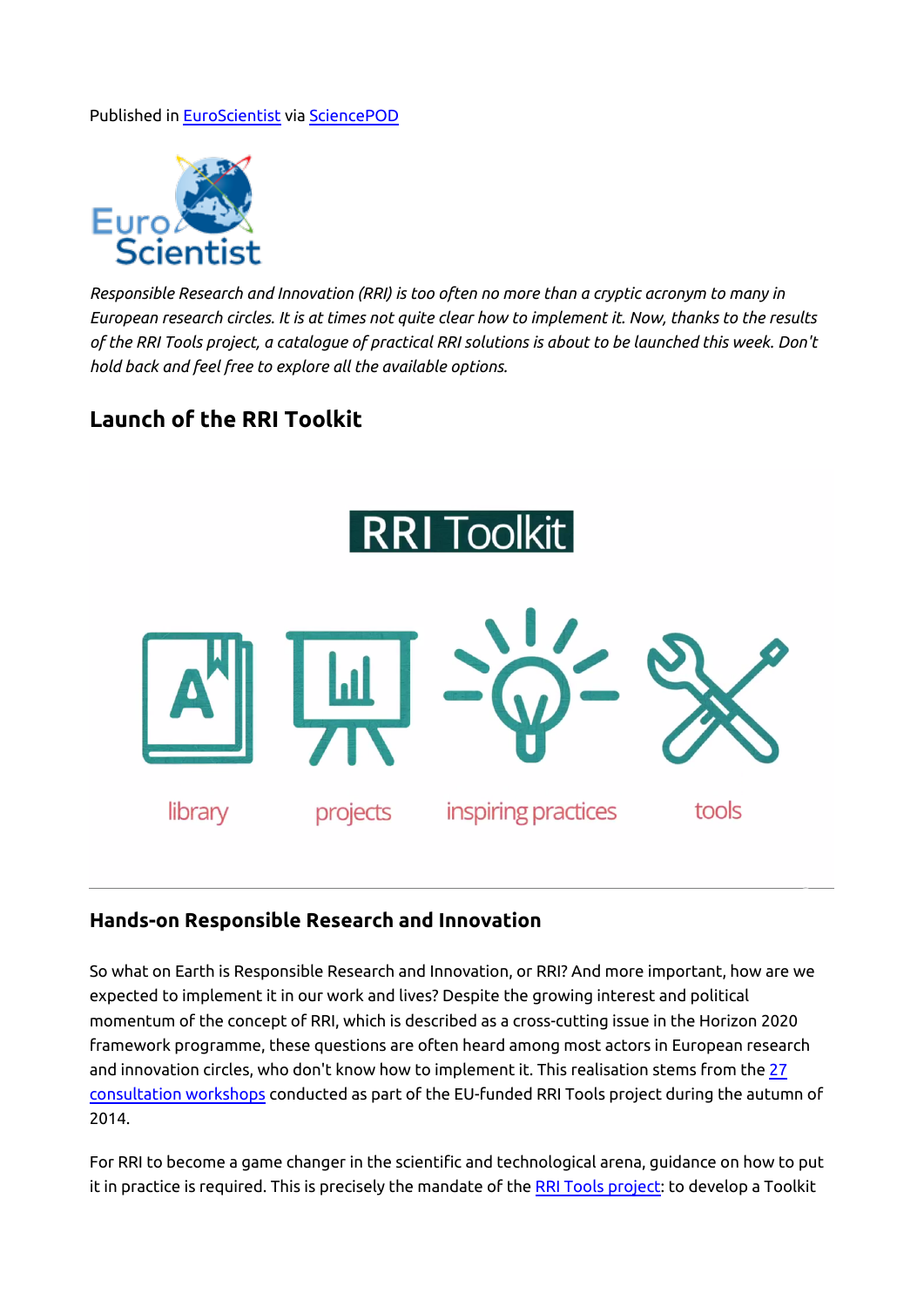that helps all those involved in research and innovation to familiarise themselves with RRI and make it a reality.

## **Challenges to RRI implementation**

This is easier said than done. When crafting the first version of the Toolkit we have found three main challenges.

First, a wealth of resources tackling diverse aspects of RRI is actually already available. These include expert literature, training materials, tools for practical implementation and self-assessment, and examples of good practice. The Toolkit gathers all these useful resources in a single place and provides easy access to them.

Second, RRI is a multifaceted concept covering a variety of topics, processes and outcomes. The challenge for the Toolkit is therefore to offer a digestible but holistic view of what RRI entails, connecting all the separate pieces.

Third, RRI involves diverse actors who have various levels of expertise. The RRI Toolkit has to address them all, but paying special attention to those more in need of guidance: newcomers to the concept.

### **From newbie to RRI-savvy**

With these challenges in mind, the RRI Toolkit first offers a crash course on RRI. It offers five dedicated landing pages outlining the benefits, needs, and obstacles for [researchers,](http://www.rri-tools.eu/rri-for-researchers) [innovators,](http://www.rri-tools.eu/rri-for-business) [policy makers,](http://www.rri-tools.eu/rri-for-policy-making-area) [civil society](http://www.rri-tools.eu/rri-for-civil-society) and the [education community.](http://www.rri-tools.eu/rri-for-education-community)

In addition, the Toolkit features concrete examples explaining how to address common challenges. These include how to incorporate RRI at universities, how to support RRI in institutions and implement its principles at national level, how to embed the RRI principles in research proposals and business plans or how to co-create participatory research.

The Toolkit also caters to many people who are already familiar with the normative aspects of RRI. The portal offers specific pages dealing with the [six policy agendas](http://ec.europa.eu/programmes/horizon2020/en/h2020-section/responsible-research-innovation) defined within RRI by the European Commission. They are split to include ethics, gender equality, governance, open access, public engagement, and science education. Through these thematic pages, users have access to relevant information and resources to implement each normative aspect, explaining how best to integrate them within any given research project.

Finally, we have also provided a third approach for those who do not need further guidance on RRI. They can avail of a powerful search engine with specific filters to find the precise resources they need.

# **Reflection and collaboration**

This description of the Toolkit may give the impression that RRI is a collection of resources and guidelines on how to use them. However, RRI is primarily about reflecting, sharing, creating, and